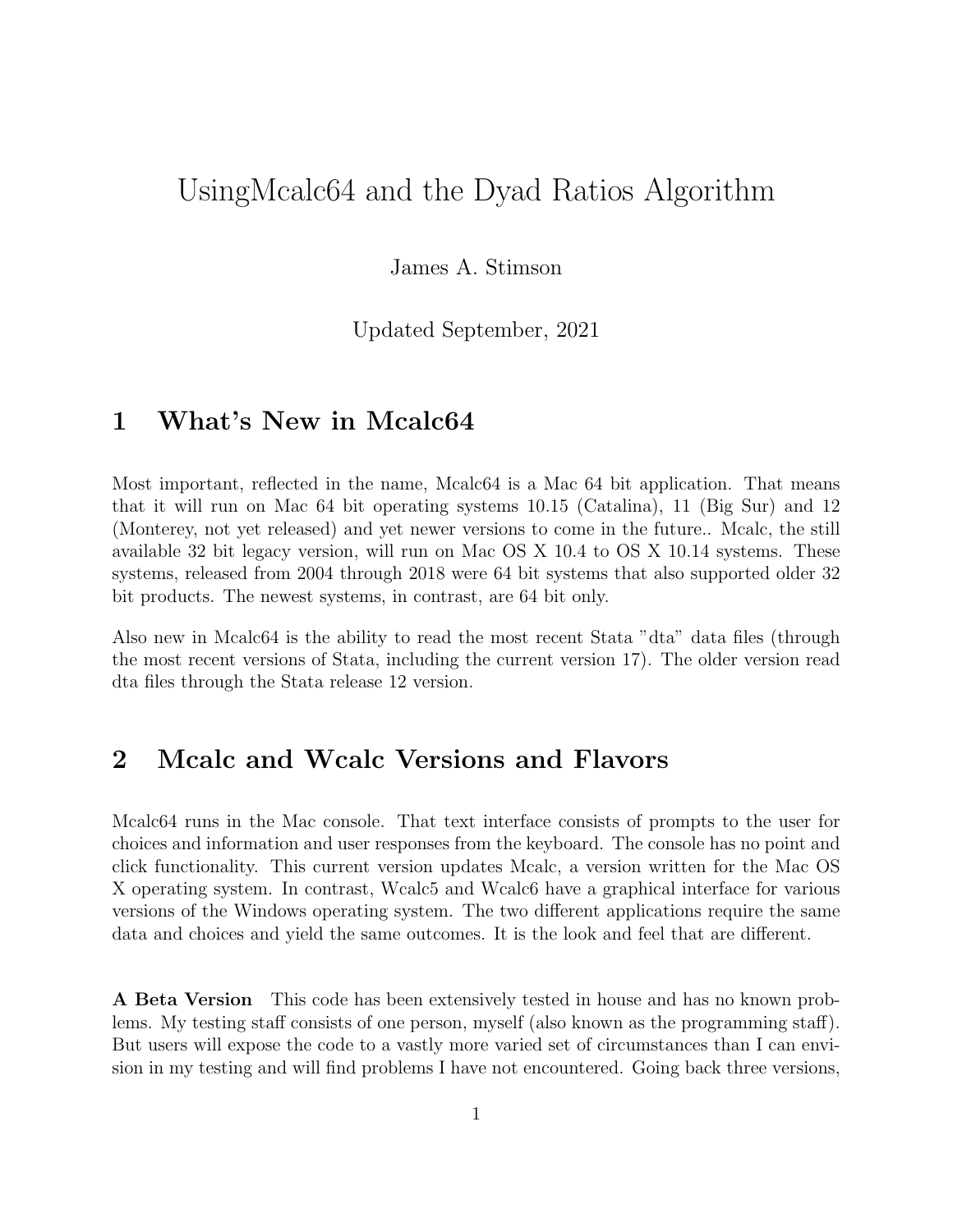about 15 years, no bugs have ever affected the correctness of results. The Dyad ratios algorithm code is rock solid and largely identical to all previous versions. The problems that are encountered are typically that something in the user's data cause the program to hang up and not run at all—and with a cryptic error message that is not helpful.

Notifying me that it won't run is a waste of time, because I can no more diagnose those cryptic messages than you can. But if you notify me and send me the data file that produced the problem, I can quickly diagnose and fix the issue.

#### 2.1 Other Supported versions

- 1. Wcalc6, a product of the Microsoft .net (dot-net) programming system, runs on the newest versions of Windows.
- 2. Wcalc5 is still supported for use with older Windows versions, Windows 95 to XP, inclusive. It is written in Visual Basic 6.
- 3. Mcalc is a non-graphical version for the Macintosh. It runs in a DOS-like console window and is equivalent, except for the user interface. It is written in  $c++$ .
- 4. extract.r is a function for the R platform. Except that it is limited to estimating a single dimension, it has equivalent functionality to the other versions. It is written in R.

All versions return the same results on test data within the limits of the rounding error inherent in iterative estimation.

# 3 What is Mcalc64?

Mcalc64 implements the Dyad Ratios algorithm (Stimson 2018) for building a continuous regular time series from the scraps of dated survey results that are typically available for public opinion analysis. It emulates the logic of principal components analysis in most regards but, unlike principal components, it does not require that all variables have a complete set of cases or, indeed, anything close to it. Input is survey data expressed in a summary score, e.g., percent liberal responses, which is dated and includes a number of cases (although the program will accept 0 for N when it is unknown). The use of variable names indicates which survey results are based on comparable questions and sampling techniques and which are different. Mcalc64 is written for Mac OS in c++ using standard library 11 extensions.

In order to estimate the underlying tendency as a time series the program needs four things for each survey result: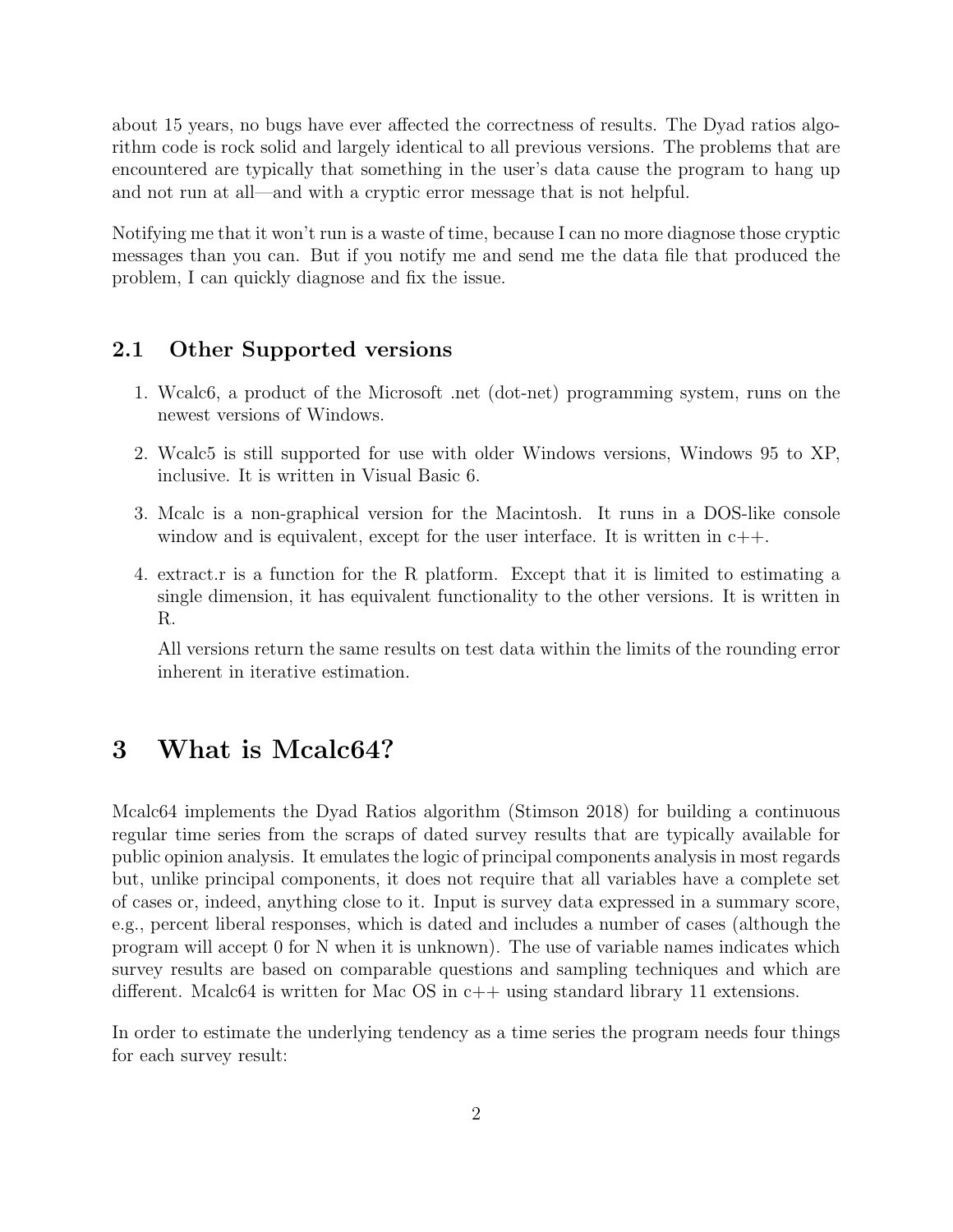- Variable Name A common variable name (case sensitive) indicates to the program which survey results are produced by the same questions at multiple times. There is no issue of degree here. The results are either comparable—meaning that it is meaningful to compare the different results at different times—or not. Stretching a metaphor, if apples and oranges have something in common, that can be determined by their empirical correlation. But you would call one APPLES and the other ORANGES in order not to falsely assume that they are the same thing.
- Date The program expects to read a date which decodes to a full month, day, and year specification. That is best achieved in binary input files, such as the Stata dta file. Nearly all software treats dates as serial counts of the number of days that have transpired since some base date. Much of the Windows world is based on a system in which the zero day is December 31, 1899 and the current date is the number of days that has transpired since then. This is a foolproof system that does not depend upon culture. So for example, 40390 decodes to August 1, 2014 and it doesn't matter which of the dozen or so common ways of writing dates are used. A European, for example, would commonly write 1/8/2014 and his or her software would understand that it means August 1, not January 8, because it would always be 40390.

The program supports text file input. But one of the reasons—and there are several others—that such usage is discouraged is that string representations of dates, e.g., " $8/1/2014$ ", are culturally ambiguous. Is that August 1 (in the U.S.) or January 8 (in France?) For text file input the program correctly translates ONLY U.S. dates written in the Month/Day/Year format.

And full dates are required. Even though you may only care about, say month and year, in order to build serial dates all three pieces are required. The day portion clearly doesn't matter in this example, but the program does not know how to translate a partial date, say "5/2014". It requires all three pieces.

Summary Score Survey marginals come with as many categories as proposed answers to a closed ended question plus the usual assortment of missing data categories. For analysis those multiple responses need to be collapsed into a single score that is an indicator of the concept in question. For my original implementation for Public Policy Mood, for example the summary is:

$$
Percent\ Liberal = 100 * [\frac{liberal\ responses}{liberal\ responses + conservative\ responses}] \tag{1}
$$

where neutral and missing categories do not enter in the computation.

The summary score, which will typically have a fractional component, raises a cultural issue. Numbers with fractions are written using a decimal point in the U.S., as in 43.9. Whereas usage in Europe uses the comma, as in 43,9. The program expects the American format for text input. (For binary input there is no problem because the system reads floating point numbers, something like 439e02 (except binary rather than decimal) with no decimal point or comma.)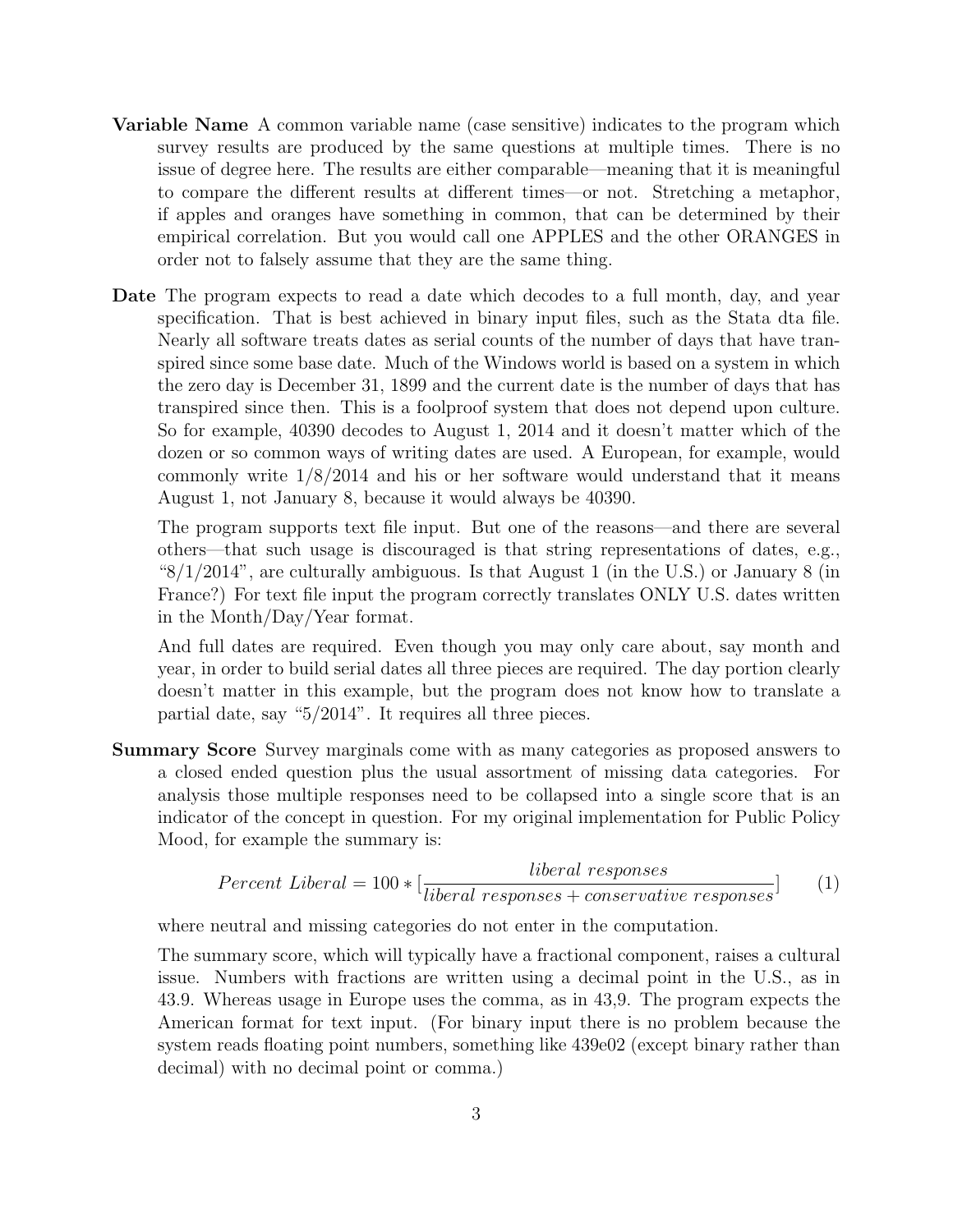Number of Cases Why number of cases? Mcalc64 uses number of cases for one limited purpose, which often doesn't even arise. The case is where more than one survey result is available within an aggregation period. The limited purpose is to compute a weighted average of the two or more results. Sampling theory tells us that the best estimate from two or more surveys is the one that weights by the number of respondents in each. So estimates of say 45 and 55 from samples of 500 and 1000, are computed as  $(500*45 + 1000*55)/1500 = 51.67$ , rather than the simple average of the two scores, 50, effectively weighting all respondents equally. Sometimes N's are unknown, in which case entering a 0 arbitrarily produces an estimated N of 1000. Or entering zero for all cases effectively does unweighted averages.

Although entering zero's where number of cases is unknown is OK, simply omitting the information from the file is not. The program expects to find a number of cases variable and will crash if it does not.

For text input do NOT include commas in the numbers, because 1,000 does not read as one thousand; it reads as two numbers, 1 and zero. There are no commas in binary representations of numbers and so that issue does not arise.

## 4 Usage Choices: Input Data

Mcalc64 supports two kinds of input data, text and binary. The latter is strongly preferred. The problem of text input—and this is true of all software—is that the format is ignorant. That is, the machine needs to read it blindly, according to some prior expectations and restrictions because the text format does not permit instructions in the data stream which inform the software of how to read it correctly.

#### 4.1 Text Input

Although deprecated, text input is still supported for downward compatibility. Text input must be prepared specifically for the demands of Mcalc64. It wants an input file with exactly four columns of data, variable name, date, index, and number of cases in that order. All four must be present for every line as a missing item causes the program to misread the whole file after the missing item. The missingness issue most often arises with N. 0 is an acceptable input for N, which is interpreted as unknown and arbitrarily assumed to be 1000. Blank, however, is not acceptable.

The program does not require a header line and does not use it, if present. But it will tolerate (and just skip over) the line if it is present as the first line of the file. Detecting the header line in order to skip it can be difficult, so it is best not to have one.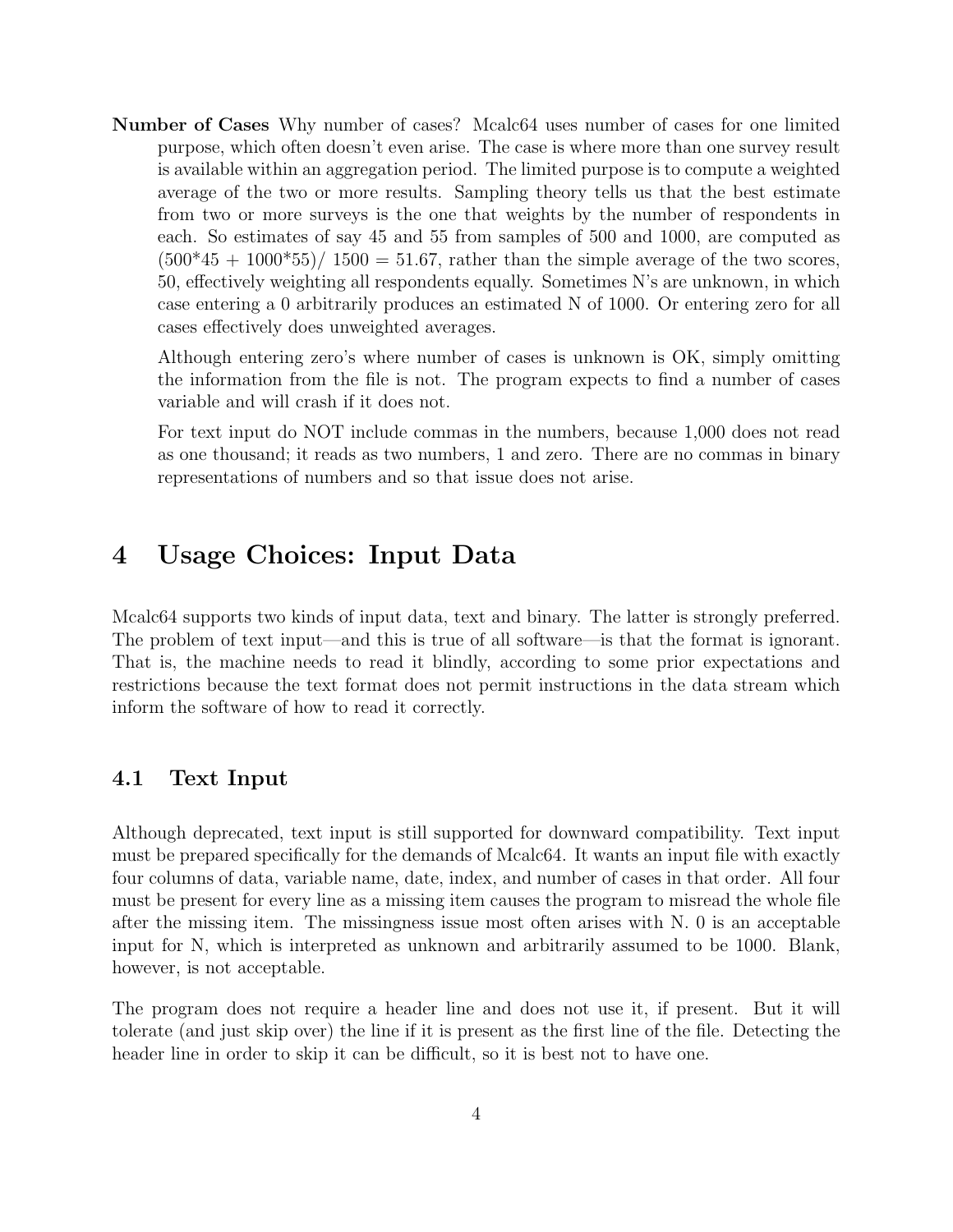Free format data input (the common file types are ".txt," ".prn," and ".csv") does not tolerate stray characters that may be (mis)interpreted as delimiters. In particular, that means that variable names may not contain embedded blanks. Because the space character is a common delimiter, a variable name like "my var"would be misread as two items, "my" and "var" and is not allowed. ("my\_var" would work fine.) Similarly, input numerics may not a contain a comma, as in "1,000". Common delimiters are the "space" character (Ascii(32)), the tab,  $(Ascii(9))$ , and comma,  $(Ascii(44))$ .

The input data file is a space-, comma-, or tab-delimited ASCII file with one line for each set of survey marginals. That line contains, in order, VARNAME, DATE, VALUE, N.

Example line:

AIDMIN, 5-01-1968, 37,1479

Note that blanks between items are allowed, but not required. Excel tab-delimited txt files will be correctly formatted, but aren't the only means of producing the file.

- VARNAME is an alphanumeric string identifying a series. If it complies with the normal rules for computer variable naming, it requires no punctuation except a following comma or tab to delimit it from DATE.
- **DATE** is a string in one of the common forms:  $mm/dd/yy$ ,  $mm/dd/yy$ y,  $mm-dd$ -yy. These have in common that the order is always month, day, year. Also, they always contain two delimiters, either "/" or "-". Leading zeros on month and day are allowable, but not required: 05/ and 5/ are both "May." Two digit year fields are presumed to be 20th Century dates, and 1900 is added to them.

Full dates must always be present, even if they are more specific than needed (e.g. in annual data the user doesn't care about month or day). Where specifics are unknown (and insignificant) any legitimate date will do. Dates must be legitimate dates, i.e., those which are actually found on historic calendars. February 29, for example, is only acceptable if the year is actually a leap year.

VALUE is a single indicator of the concept to be measured. It could be one of the response categories from a survey item, e.g. percent approve, or an index of multiple responses. In any case, the value must NOT include zero or negative values, as these violate the ratio-based structure of the algorithm. Near zero values ought also to be avoided. This is a rounding error issue.  $90/1$  is twice as big as  $90/2$ , for example, but a difference that could easily occur from sampling error and results reported rounded off to whole numbers. Value can be represented in any standard numeric format.

As in principal components analysis, the polarity of the resulting dimension measure is determined by the dominant direction of coding of the raw items. Coding all in the same direction, e.g. liberal, approving, or whatever, will insure against a solution opposite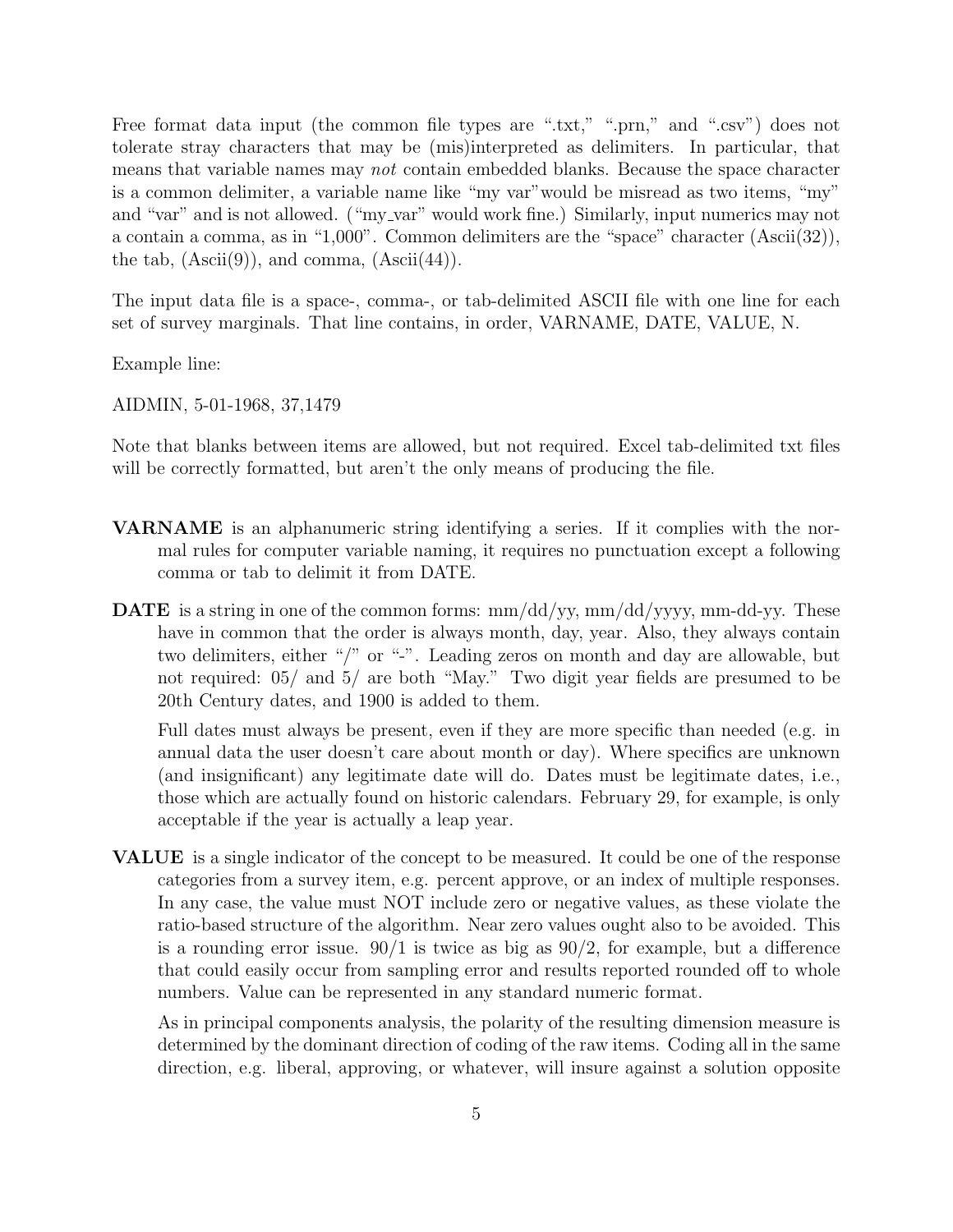of what is intended. Negative covariance between item and scale, when observed, is treated as meaningful (a revision from earlier versions of the algorithm.)

N is the number of cases in the survey. It is used by the program only for the limited purpose of weighting in the case of multiple instances of a variable within an aggregation interval. When either (a) N is unknown, or (b) the user prefers unweighted averages, enter 0. A zero is replaced by 1000 for the averaging process, a fact which matters only if N is known for some instances of a variable and unknown for others within an aggregation interval. Even if N is unknown or weighting is not desired, some value must be present or the file will be misread.

Case Order: Text input files must be sorted by (1) VARNAME and (within that) DATE. The program searches for break points, both between variables and between aggregation intervals within variables, as it reads. In the current version sorting is automatic and you need not concern yourself with it. VARNAME is case specific, e.g., "Clinton" and "clinton" are assumed to be different series. The order of VARNAME's within the file has no consequence.

Here is a small piece of an input data file, illustrating the format. (This is a tab-delimited file, which is why the columns align visually. Space delimited or comma-delimited work the same, except for appearance.)

... ABCWP 1/30/2008 33 1249 ABCWP 1/30/2008 33 0 ABCWP 2/28/2008 32 0 ABCWP 4/10/2008 33 1197 CBSNYT 2/10/2001 53 1124 CBSNYT 3/8/2001 60 1105 CBSNYT 4/4/2001 53 660 CBSNYT 4/23/2001 56 921 CBSNYT 5/10/2001 57 1063 CBSNYT 6/14/2001 53 1050 CBSNYT 8/28/2001 50 850 CBSNYT 9/11/2001 72 1041 ...

Note these characteristics: (1) the variable name has no embedded blanks, (2) the date is a Month/Day/Year format, (3) the index variable just happens to be whole numbers (because that is what is usually reported for presidential approval), but numbers with decimal points and fractional components are allowed, and (4) the number of cases is always present, but the zeros for two cases indicate that it is unknown. This file was actually written by Excel, using the tab-delimited txt format.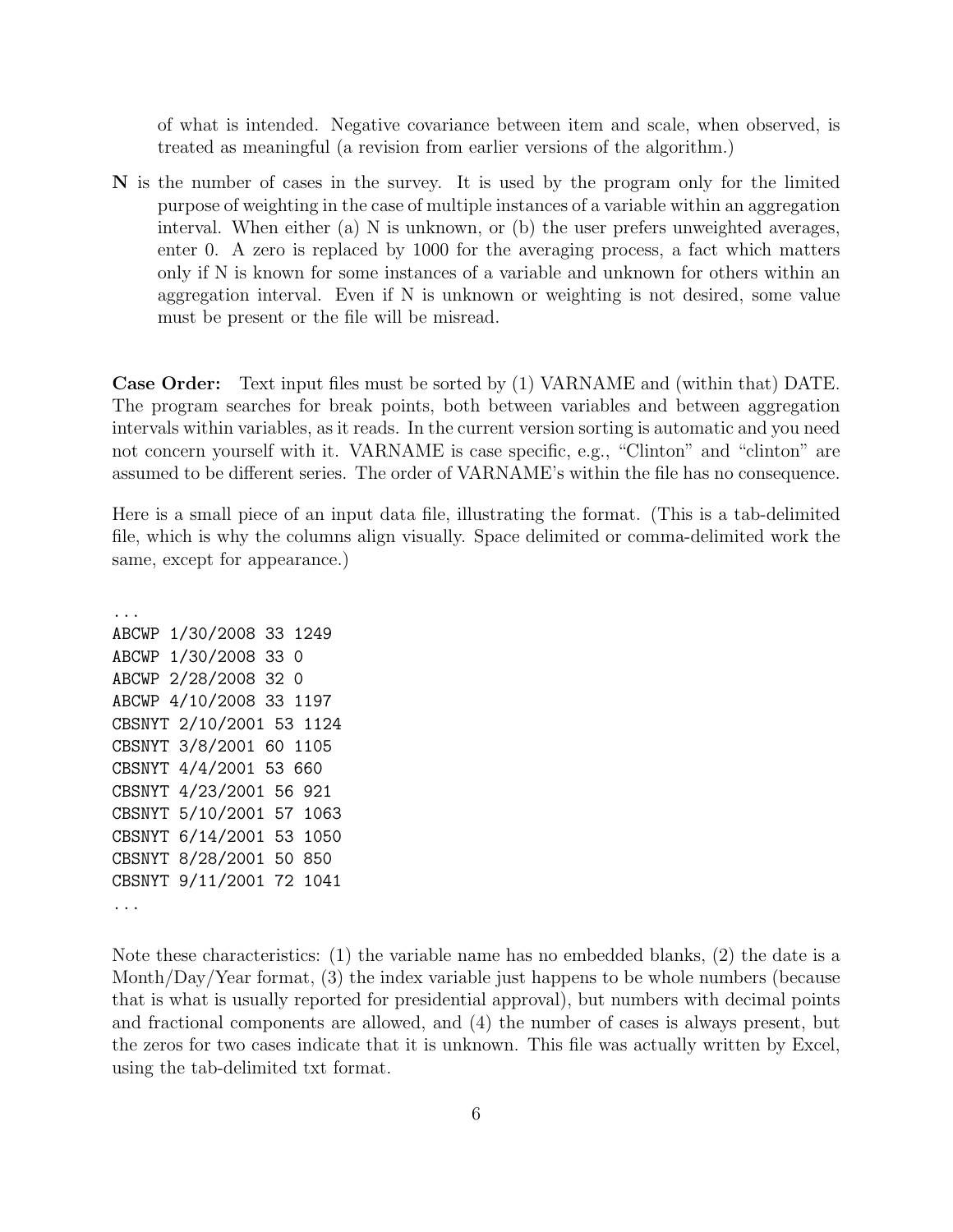#### 4.2 Binary (.dta) Input

ASCII text input is an extremely limiting format. To read correctly it requires that the user prepare a file containing exactly four items per line in the required order. This process is both tedious and error prone.

The logic of binary input is to allow any number of variables to be read, from which the four to be used are selected at run time. Rather than specify the order of input variables, as in the text version, for binary files the variable name defines contents. The program looks for "variable" or "varname" to define the string variable which holds variable names. A variable named "date" (and which is a Stata data type Date) defines the date item. "Value" or "index" define the column of numeric values, and "n" or "ncases" defines the column with sample size information. Header names are not case sensitive, so varname = VARNAME = Varname all point to the same variable.

If any of the four standard variable names is not found at run time, the program provides a numbered list of variable names in the file and prompts the user to select the appropriate ones. It is time saving to just use the standard variable names.

Stata Dates When you create a Stata file by any of several means, if you explicitly inform Stata that a particular variable is a date, if will translate it from the form you have, often a string variable like "8/1/2014", into its own internal representation of dates. Mcalc64 knows how to translate Stata dates, so you do not need to understand how it is done. But for the technically inclined, a Stata date is a count of the number of days which have expired since January 1, 1960. Any date which ever did occur or ever will can be translated into a count (positive or negative) relative to  $1/1/1960$ . So that single number is readily translated into month, day, and year components or displayed with a familiar string representation of dates. You never see the number which is actually stored. Stata determines how the date is represented internally and it varies, depending upon the size of the number.

So in order to be read correctly, it must be an actual Stata date, and not a numeric such as year or a string representation of dates. So if you have a variable, say myyear, standing for the year and you don't care about month or day, then:

#### gen date $=$ mdy $(1,1,$ myyear)

will produce a Stata date that is January 1 of the given year. If you translate from one kind of file, say a spreadsheet, into Stata using file translation software, anything recorded as a date will be correctly translated. But if you do the same thing by cutting and pasting, Stata will record the date variable as a string, and *not* a date. (If you display the variable, Stata will report its data type as "str" and a number, meaning string.) To translate a string date into a Stata date takes two Stata commands. (Assume that you have a string version of a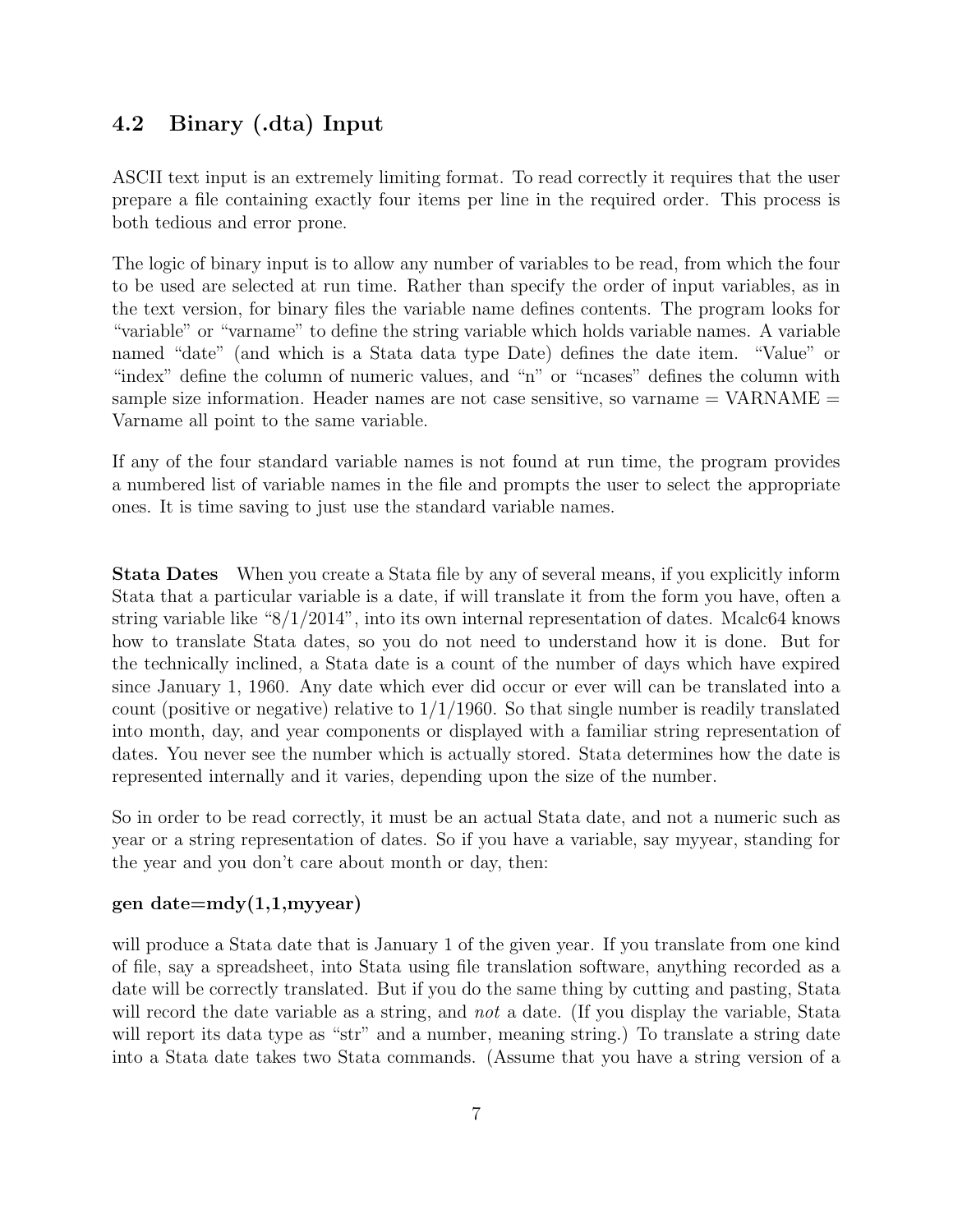date named mydate.)

#### gen newdate=date(mydate,"MDY") format newdate %td

and you have a real Stata date which will be read correctly by Mcalc64. (You could name the new variable date, but I chose newdate instead so as not to confuse the variable name date with the function of the same name.) The second parameter to the date function informs Stata what order a string date uses for month, day, and year. A European would enter "DMY".

# 5 Topic Query

The query facility permits selecting a subset of a data file defined by content at run time. (This operates independently from selection by date, which has always been part of Mcalc64. Thus one may select by topic, by date, by both, or by neither.) This permits selection from data files containing materials not wanted for a particular analysis.

Topic query is performed first. The program then updates beginning and ending date screens based upon the cases actually selected, rather than the whole file. Then it is appropriate to narrow the date range, if desired. (It isn't possible to expand it, because there are no selected cases outside the computed range.)

Query assumes that a file contains one or more numeric variables which are content codes.<sup>1</sup> And so the task of the user is specify which variable that is and then what the selection criterion is.

Example: mycode=13 (where mycode is a variable name in the file).

The query prompt is below as it appears on the screen:

```
Case Selection:
Enter a selection criterion of the form VARNAME OPERATOR VALUE,
where (1) VARNAME is one of the column names above,
(2) OPERATOR is one these 6: \langle , \rangle, \langle = , \rangle = , =, or \langle >(3) VALUE is a number.
```

```
Example: topic<10
```
<sup>1</sup>String variables are not supported for query selection.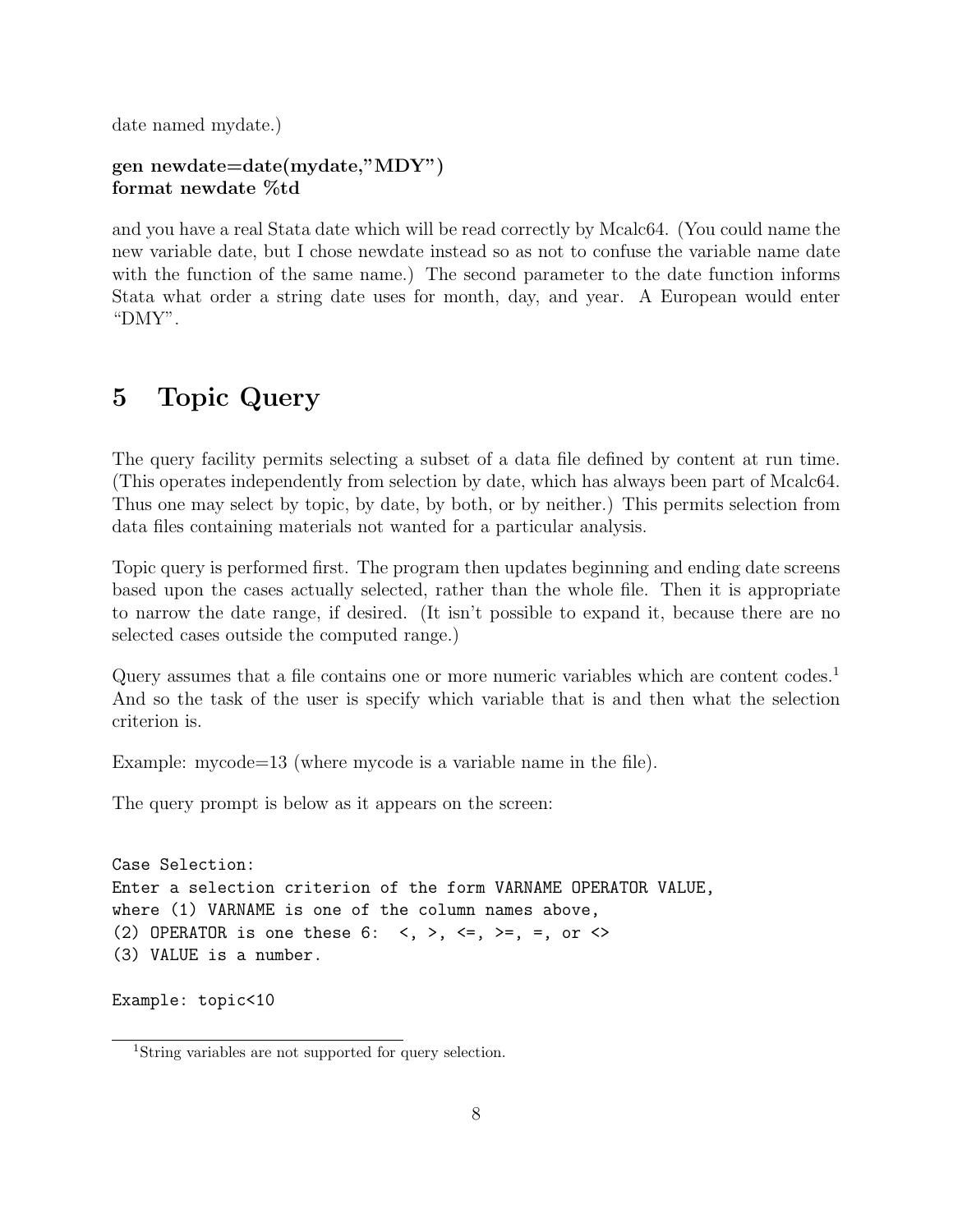Conditions may also be joined with the boolean operators AND and OR as in: topic=1 and subtopic<3

Specifications are not case sensitive.

Specify a condition for selection:

[End of screen display]

Parentheses are useful to eliminate ambiguity about the order of evaluation. For example:

#### topic $>11$  and topic $<$ 21 or subtopic=17

is ambiguous about order of evaluation (and the ambiguity is resolved by order of evaluation rules that are pretty technical.) Whereas:

#### (topic>11 and topic<21) or subtopic=17

resolves the ambiguity and puts you in charge.

The query specification can be as complicated as is required, with any number of variables, parentheses, and Boolean operators ("and" and "or").

Query is not available for text file input because the same data selection for text files can be carried out in the file preparation process.

## 6 Auto Sorting

The logic of Mcalc64 requires that records be sorted by variable name, and within that, by date (ascending). (Variables can be in any order.) In older versions of Mcalc and Wcalc that required that the user perform the sort as part of file preparation. Failure to sort correctly produced nonsense analyses. On input Mcalc64 detects the actual sort ordering of the file. If it does not comply with the dates within variables requisite, the file is automatic resorted to be in the correct oder. Variables are sorted in alphabetical order and dates within variables are ascending.

Beware that variable names are case sensitive in Mcalc64. Thus two names which are identical except for capitalization are treated as two different variables for analysis.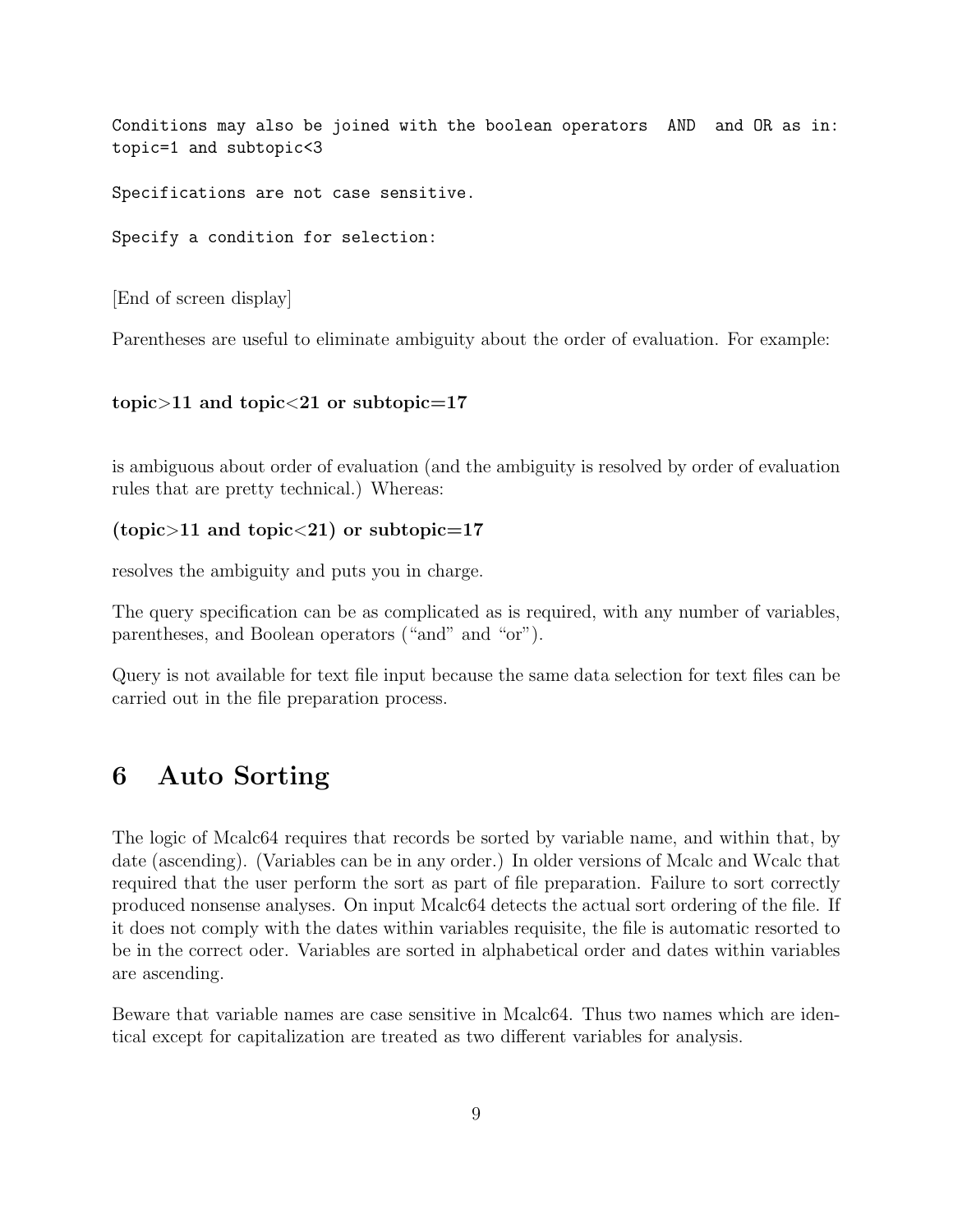wk1 Previous versions of Mcalc have supported input from old .wk1 spreadsheet files. After Microsoft Excel dropped the wk1 file as an optional file format, wk1 support has been dropped on the assumption that it is not being used. I would like to support Excel .xls and .xlsx files, but the format is actually a dozen or so variations, each of which quickly becomes obsolete with the newest release of Excel. Keeping up requires a programming staff that doesn't exist.

# 7 What Is a Case? It Depends

Input to the dyad ratios algorithm consists of cases, of which there are two kinds. Cases may be thought of as lines in an input file. But the act of aggregation into regular periods, years, months, quarters, days, etc. changes the definition of cases, yielding a smaller number of cases actually used. Whenever two or more cases come from the same aggregation period, their average becomes a single estimate for that period and the number of effective cases is reduced. Orphan cases—those that have only a single time point after aggregation into periods—contribute nothing to the solution. In order to observe change, there must be data for at least two periods. Having orphans in the input file is harmless. Lacking the ability to produce dyad ratios, they simply contribute nothing to the solution. The effect is exactly the same as if they were not present.

How does aggregation affect the numbers of cases? Imagine the following example. Let's say that our data for a particular variable consists of survey results on five dates, 11-1-2020, 11- 17-2020, 12-13-2020, 12-27-2020, and 1-21-2021. If our aggregation period is daily, then none of these results fall on the same days so we have five cases after aggregation. If aggregation is monthly, then we have three cases,  $11/2020$ ,  $12/2020$ , and  $1/2021$ . If it is quarterly we have two cases, 2020:4 and 2021:1. And it is is annual, we also have two, 2020 and 2021. If it is biennial, it depends whether the initial year of the biennium is even or odd. If it is even (2020 that is) then we have an orphan case. If odd, we have two cases.

The N's that appear in printed output are numbers of cases *after* aggregation into periods, so they will not correspond to numbers of cases in the file.

# 8 Running Mcalc64: Program/User Interaction

- 1. Click on Mcalc64 on a Mac that supports 64 bit applications. (That is versions OS 10.4 and newer.)
- 2. Mcalc64 will open a console window on your desktop and prompt you to enter a file name. This is an example of what you will see: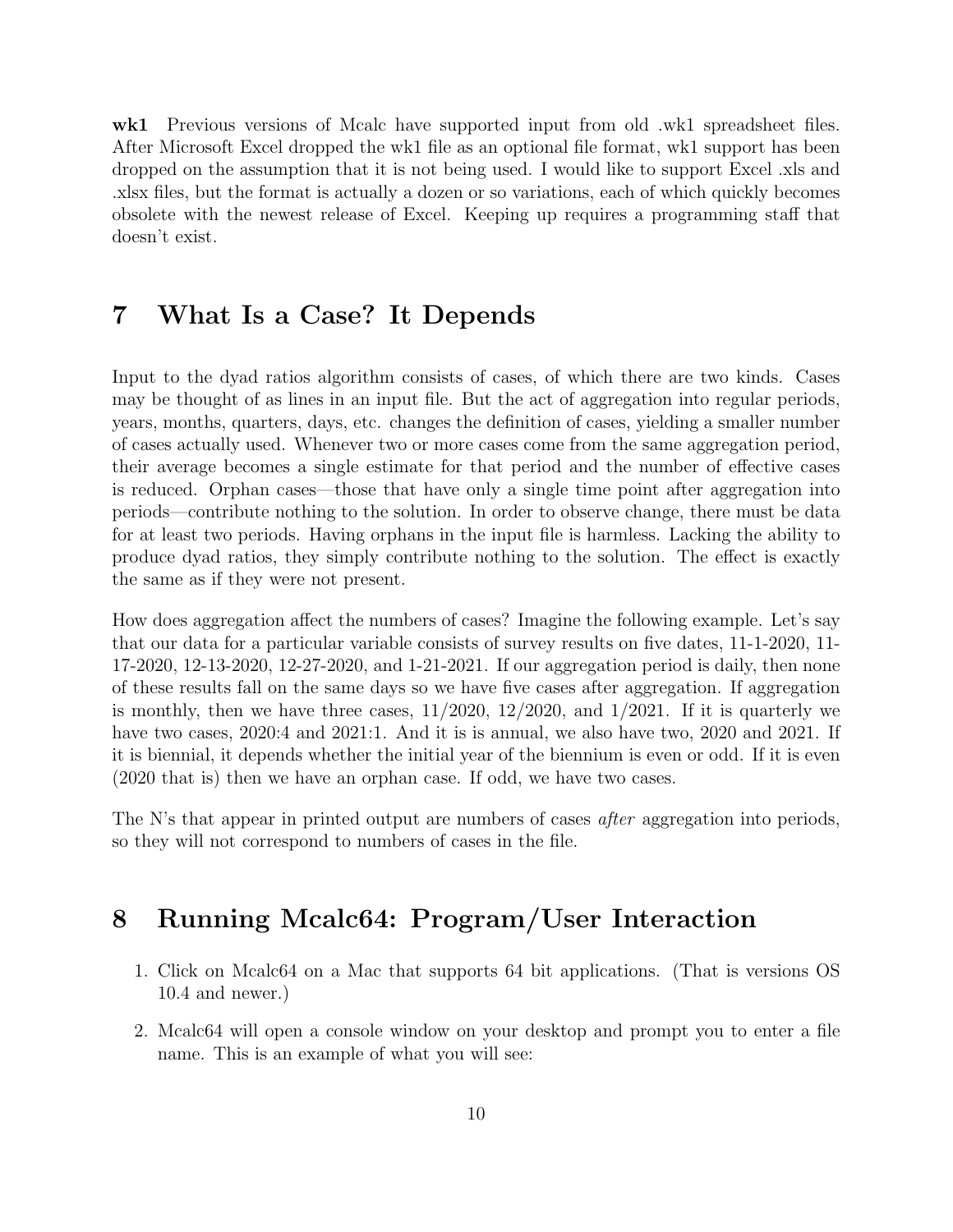Mcalc64 for Macintosh

```
Reuse last file: /users/jamesstimson/dropbox/public/BushJob.txt
Enter y to reuse:
```
The very first time you use it it will not prompt you to reuse a file. After that it will. If you are entering a file name for the first time, it will need to be in the format illustrated from my machine, that is a full path specification beginning with /users. And yes, entering file names in console text mode is tedious.

If you are reusing the file, just enter y (or Y) for yes. (Entering n or N will produce a prompt for the new file name.)

3. If you enter a text input file, you will see a dump of its contents. If you enter a dta file, you will see miscellaneous information from the file header. You need not do anything in either case. These are printed largely for diagnostic use by me in case of a file read failure. Then you will be prompted:

```
Choose aggregation interval
Daily (d)
Monthly (m)
Quarterly (q)
Annual (a)
Multiple Years (o)
Input d, m, q, a, or o:
```
and you just choose the letter for the right aggregation interval. In the case of option "o" (other) you will then be prompted to enter the multiple.

4. then (Only for dta file input)

Select input records by topic codes?  $(y/n)$ :

and you enter y or n. If "y" you will see a full screen of documentation about how to enter the selection criterion.

5. Next the app will inform you of the earliest data point found in the file. This will be expressed in the aggregation units you have chosen.

Earliest Date from input file: Year: 2001 Month: 1

You may use the earliest date or enter a newer one. Enter y to accept date: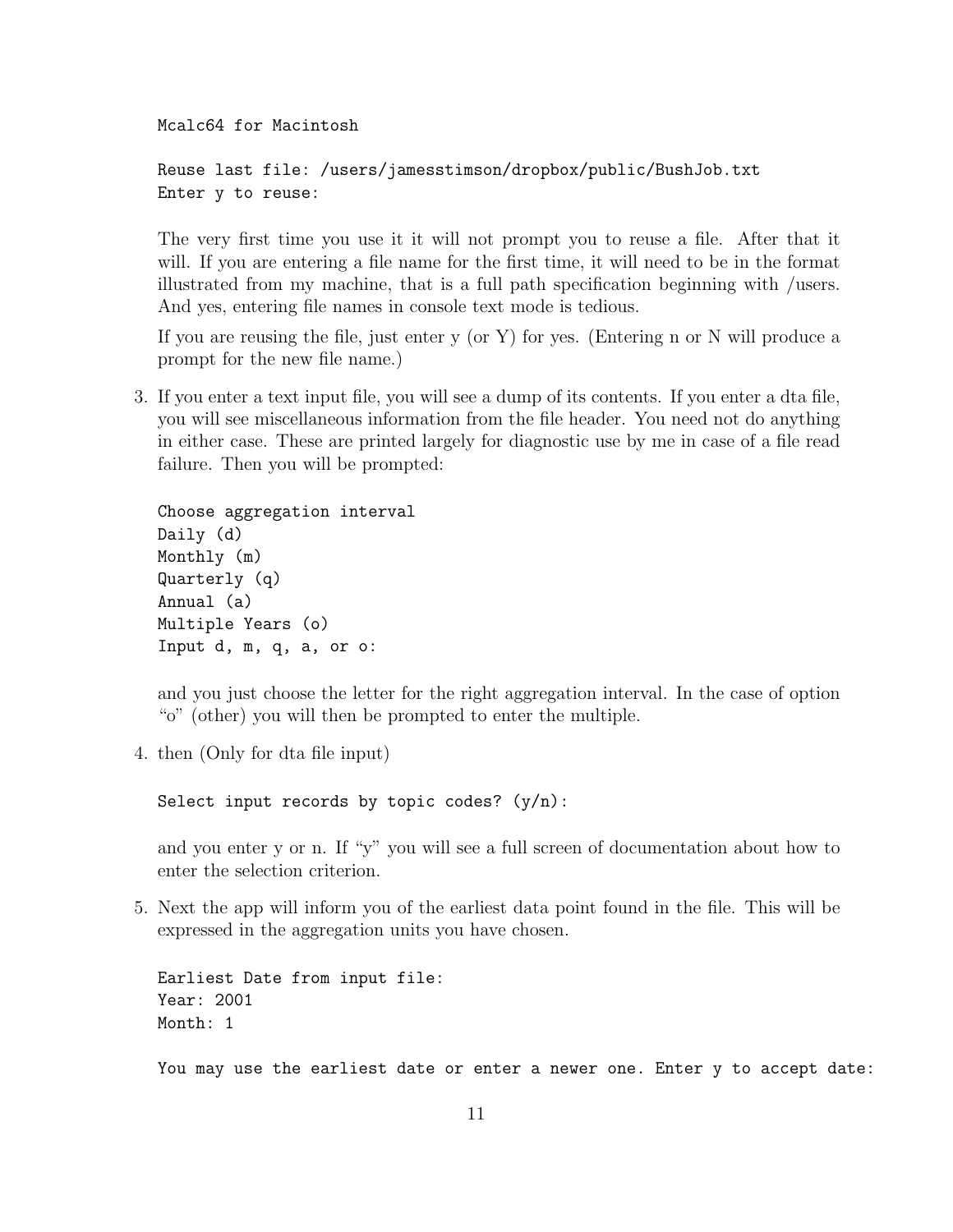Normally you will accept the app's recommendation. The exception that could occur is if that earliest item is an orphan, in which case it is not suitable for the beginning point because you need to start with a usable item. You could also choose a later starting date for substantive reasons.

6. Then the parallel choice of ending period:

```
Latest date from input file:
Year: 2005
Month: 4
```
You may use the latest date or enter an older one. Enter y to accept date:

7. Then a choice of how many dimensions to estimate:

```
Number of dimensions to extract. (Default = 1). Enter 1 or 2.
```
Estimation of a second dimension is performed by first changing the input matrix  $x(i,k)$ into a residuals matrix by first regressing all the x's—treated as a dependent variable on  $C_1$ , the estimated latent first dimension. An intercept shift is then performed to remove zero or negative values. And then the estimation procedure is repeated for the now residualized data. The result is thus interpretable as an orthogonal process. Whether or not a second dimension of public opinion *should* be orthogonal is a theoretical matter. Some skepticism is appropriate.

8. Then you have a choice of whether or not to smooth intermediate results. I recommend opting for smoothing on.

Smoothing on or off (Default=on). Enter y/n for smoothing on :

9. The final choice is how to name your output files. The default is to use the filename portion (of filename.ext). The app will overwrite files on subsequent runs without warning, so If you wish to retain multiple files, you need to rename files.

Use [YOUR FILE NAME] as root name for output file? Enter y to accept or another name to change.

## 9 The Dyad Ratios Algorithm

What follows is a documentation of the logic of the dyad ratios algorithm. It is written for the technically curious and not at all requisite for using the software successfully.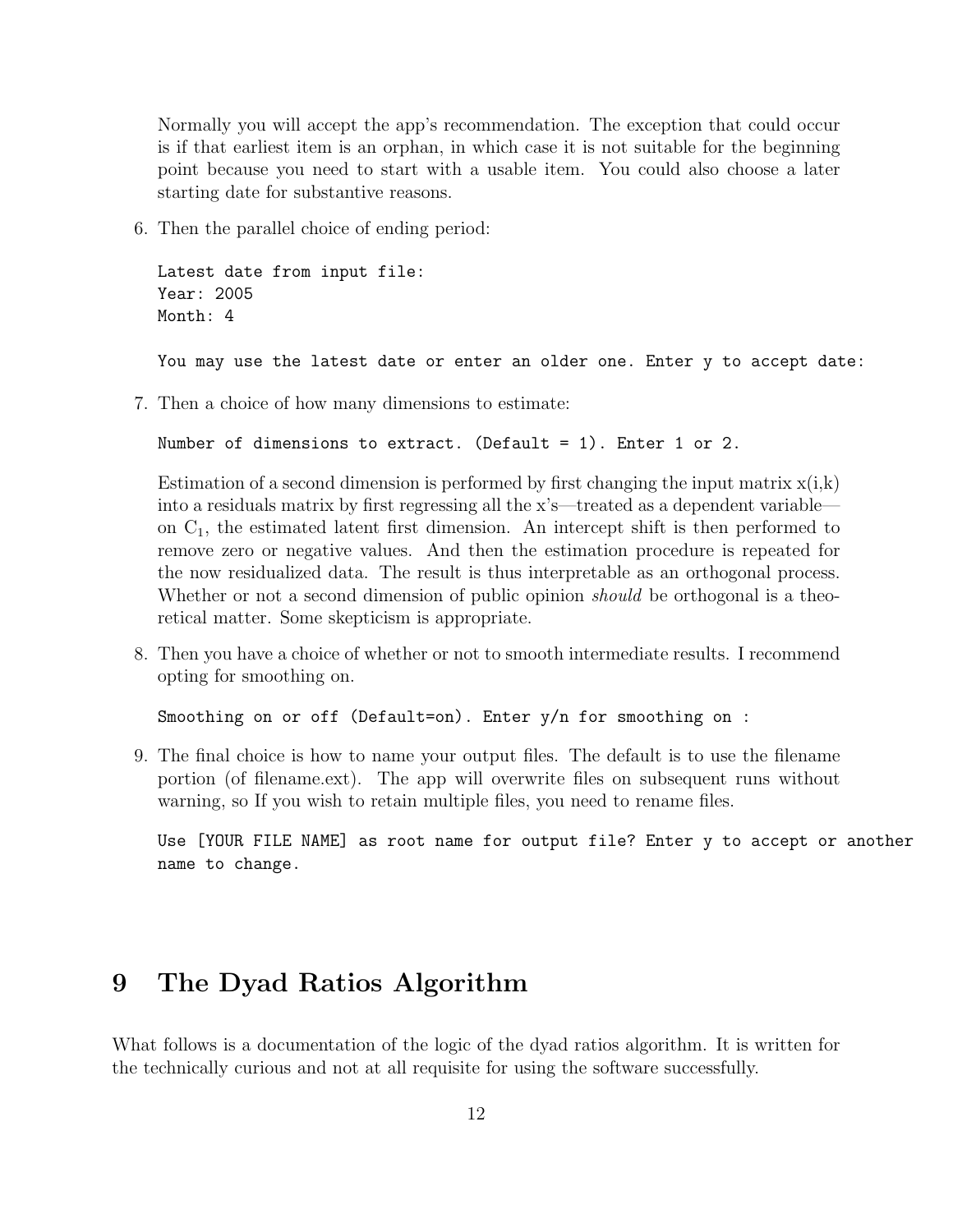Data Begin with data. After aggregation into T regular time periods, we have a matrix of N items for T periods,  $x(i,t)$  where i indicates variables and t indicates period. Because no survey item is ever posed at every consecutive time point in the sample most of the matrix is missing data, represented as zero. We assume that items are positive numbers scored to represent the concept in question. It eases exposition to assume that all items are scored in the same direction, that higher scores indicate more of the concept and lower scores less of it (regardless of the polarity of the underlying survey question).

Our definition of a variable or item is that it is the same question, the same response options, the same sampling design and typically posed by the same organization (although that requirement can sometimes be waived). Thus a common variable name implies that all of the cases of that variable may be meaningfully compared.

**Ratios** Define a dyad as values for the same variable,  $x(i,k)$  and  $x(i,l)$  for any two time points, k and l, where k is not equal to l. Then as a starting point we can say that the ratio

$$
r_{ikl} = \frac{x(i,k)}{x(i,l)}\tag{2}
$$

is a meaningful indicator of the concept C to the degree that item i is a valid indicator of C. (The validity issue is taken up below.) This assumption of meaningful dyad ratios is the foundation of the algorithm and the source of its name.

Thinking of data as ratios rather than variable scores has one major advantage. Whereas in general scores are not comparable across items, ratios are. Two variables will, in general, produce different scores. Because there is no science of question wording, we do not know what level of support or opposition each item should draw. If we had a full set of cases for each variable (as in principal components analysis) we could estimate the variable means and use that knowledge to compare across items. But we do not. Because of the missing values issue, we have neither a full set of cases nor a representative sample of them. Thus we cannot know item expectations. But ratios, r, have a known expected value across cases, 1.0. That common expectation justifies comparing across items.

But how to combine items? We have a multitude of dyad ratios, with typically large numbers for each time point in the series to be estimated. There are multiple ratios for each item. Time k, that is, has a ratio for every other time point that is available for item i. And then there a multiple variables as well. So information exists in abundance and the problem becomes simply how to combine it sensibly.

The problematic aspect of ratios is that they are relative information. What we want to know is the absolute level of our concept for some time t. But what we have tells us instead how t is related to t $+k$ . If all variables were available for one or more common times, then the problem is easy. We make the ratios relative to those times and then we have absolute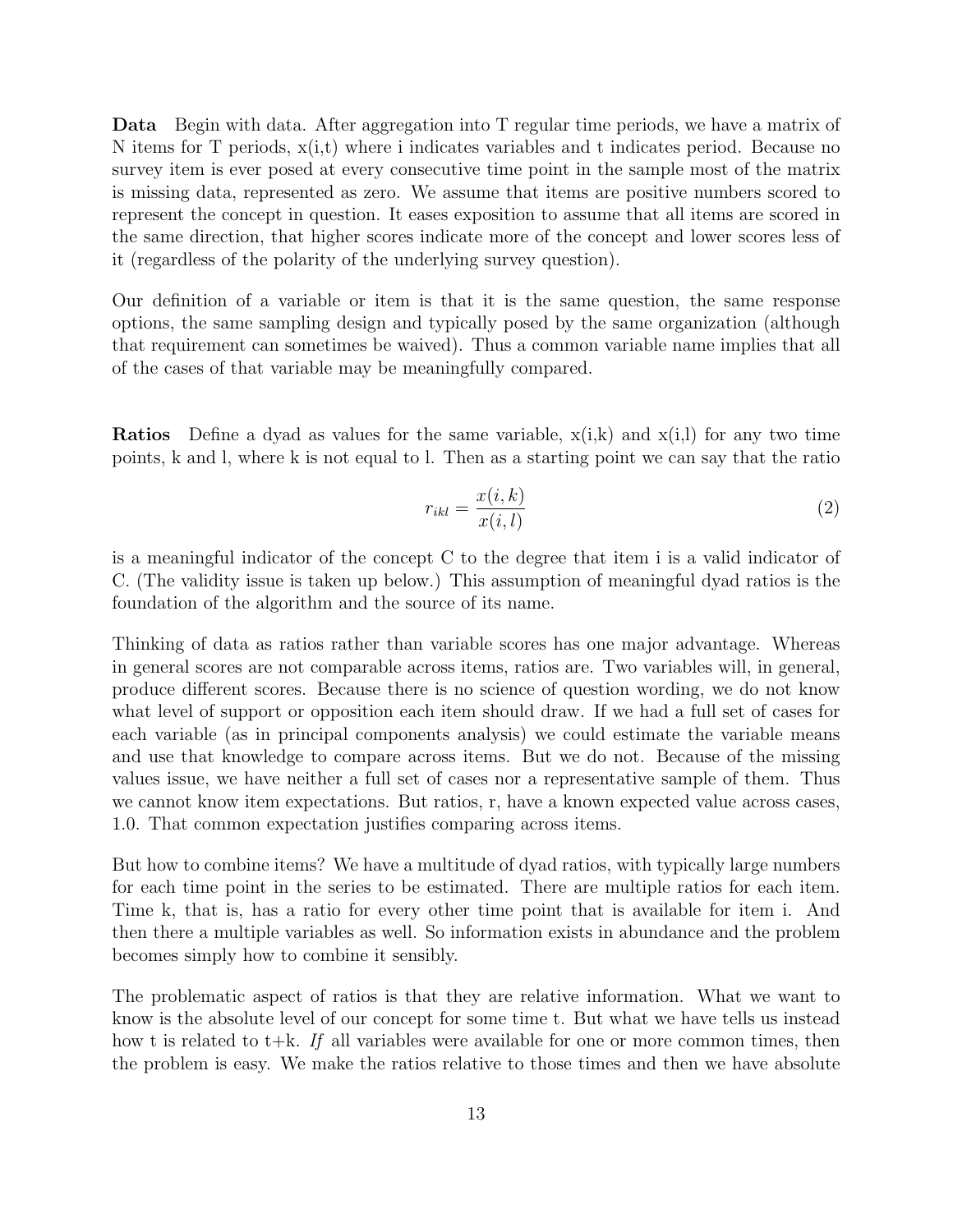information. But in general our real world data do not provide the convenience of a time point available for all variables. The easy option is precluded by the data we have.

Backward recursion There is no global solution for combining information across items. We could just ignore comparability issues and average across all the different ratio estimates for each case. That would probably produce a decent approximation of a good measure. But it depends upon an assumption, that we have a representative sample of time points for each item, that is known to be false. Recursion is a second best approach. Begin with the final point of the series, T. Having lost our metric information in the computation of ratios, we can assign an arbitrary value to this one time, say 100.

Now there exists a subset of items which include an available value for time T. For those items (only) we can estimate absolute values for each item and each t by simply projecting the known value at T (100) onto the ratio of T to other time points. If, for example, item i has a T to T-1 ratio of .92, then the estimated score for that item at t-1 is 92. Then we can average across all existing cases that have non-missing values for T and T-1 to get an estimate of t-1. (We are still assuming perfect validity for items here. That issue will be dealt with below.) All earlier times are also projected for later use.

For the latent concept C denote our estimated value for case t-1 as  $\hat{C}_{t-1}$ . So now we know two values,  $C_T = 100$  and a data determined value for  $\hat{C}_{T-1}$ . The data determined value reflects the true ratio of T and T-1 estimated from all of the data which exists. No missing values enter the computation and no existing values are ignored.

Now we can repeat the process for comparing T-1 to T-2, but this time using the estimate for T-1,  $\hat{C}_{T-1}$ , rather than an arbitrary number, for the value at T-1. Following this procedure we eventually work back to time 1, the beginning of the series to be estimated.

When using backward recursion later periods tend to dominate the solution. Each later value has influence on the values of early items, but not the reverse. Also the estimates are not unique. Reversing the order and starting with time 1 and working forward – forward recursion – produces a similar, but not identical, set of estimates. Forward recursion has the reverse weighting of backward, early items contribute more to the solution than do later ones.

So we end up with two estimates of the latent concept C, C forward  $(C_F)$  and backward  $(C_B)$ , which are equally valid time series. Averaging the two (for each time point) accomplishes two things, (1) it uses all available information for the solution rather than using one and ignoring one, and (2) it corrects the weighting effects to produce a summary score in which all items weight equally in the solution.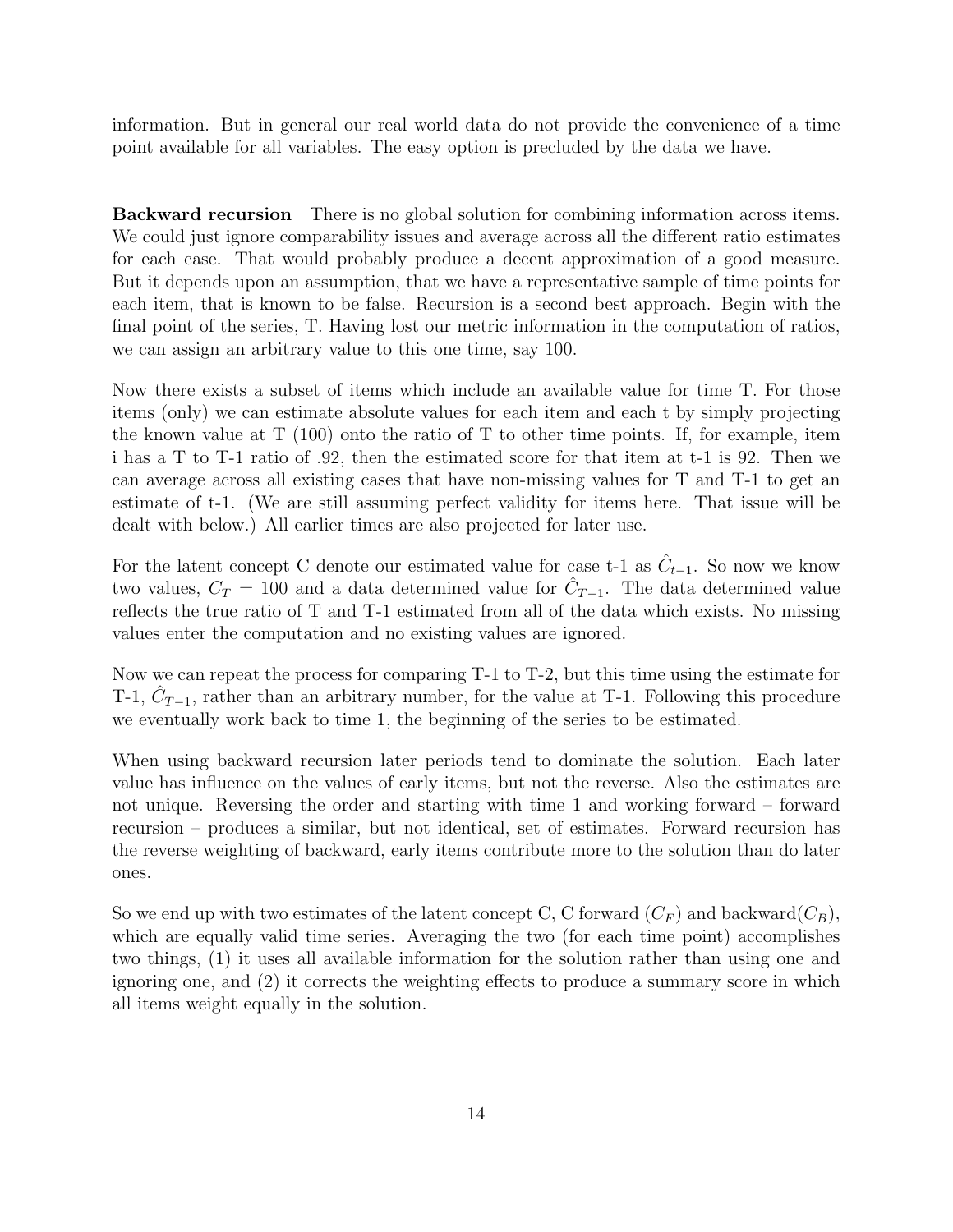**Smoothing** Now we face a choice. We could just average the computed values of  $C_F$  and  $C_B$ . But we know something from sampling theory which suggests that we could do better. Sampling theory tells us that if nature produced smooth outcomes—i.e., if opinion change were gradual and regular rather than abrupt and jumpy—then our observed estimates of it would be noisy. Because the data points are the result of survey samples, they will capture the true level of the phenomenon while adding or subtracting a small error to each due to sampling. So if nature were smooth, we would still not observe smoothness due to sampling errors.

Thus the choice: in estimating  $C_F$  and  $C_B$  do we prefer those which are strictly data determined (and therefore also sampling error determined) or a smooth approximation based upon the prior knowledge that nature is smoother than empirical estimates of it? In my view, which you need not share, the smoothed approximation is superior to the data-driven estimates.

The particular smoothing model chosen is exponential smoothing. It has the virtue that it is senstive to how much noise in present in the data series (and will not alter an already-smooth series). The exponential smoothing model is:

$$
y_t = \alpha x_t + (1 - \alpha)x_{t-1} \tag{3}
$$

where y is the smoothed version of x. The intuition is that if the past,  $x_{t-1}$ , provides any useful information for predicting  $y_t$ , then some portion of the variation in  $x_t$  is a deviation from the smooth path of x. This is seen in zig-zag behavior, where the series tends to return to normal levels after extreme movements away from them.

The  $\alpha$  parameter is estimated by minimizing within sample forecast error. Thus it is fully determined by the data. Exponential smoothing has the desirable property that it will not oversmooth. If the data are already smooth, a situation that often occurs with annual aggregation levels, then  $\alpha$  converges on 1.0 and  $y_t = x_t$ . Smoothing occurs in both forward and backward directions in time, the result of which is that the raw data series become exponentially weighted moving averages of past and future values.

Smoothing operates on the raw values of  $C_F$  and  $C_B$  during estimation. That means, in effect that the smoothed value is presumed to be a better measure of the true level of the series than is the original, and that it is the smoothed values of the series that drive the ultimate measure. The impact of smoothing varies in direct proportion to the apparent randomness of the series. Where the original series are highly patterned, the impact of smoothing is rarely discernible. Where, in contrast, they exhibit a good deal of period-to-period zig-zag fluctuation, the effect of smoothing is large.

What consequence? Smoothing has a big (and helpful) effect on periods in which data are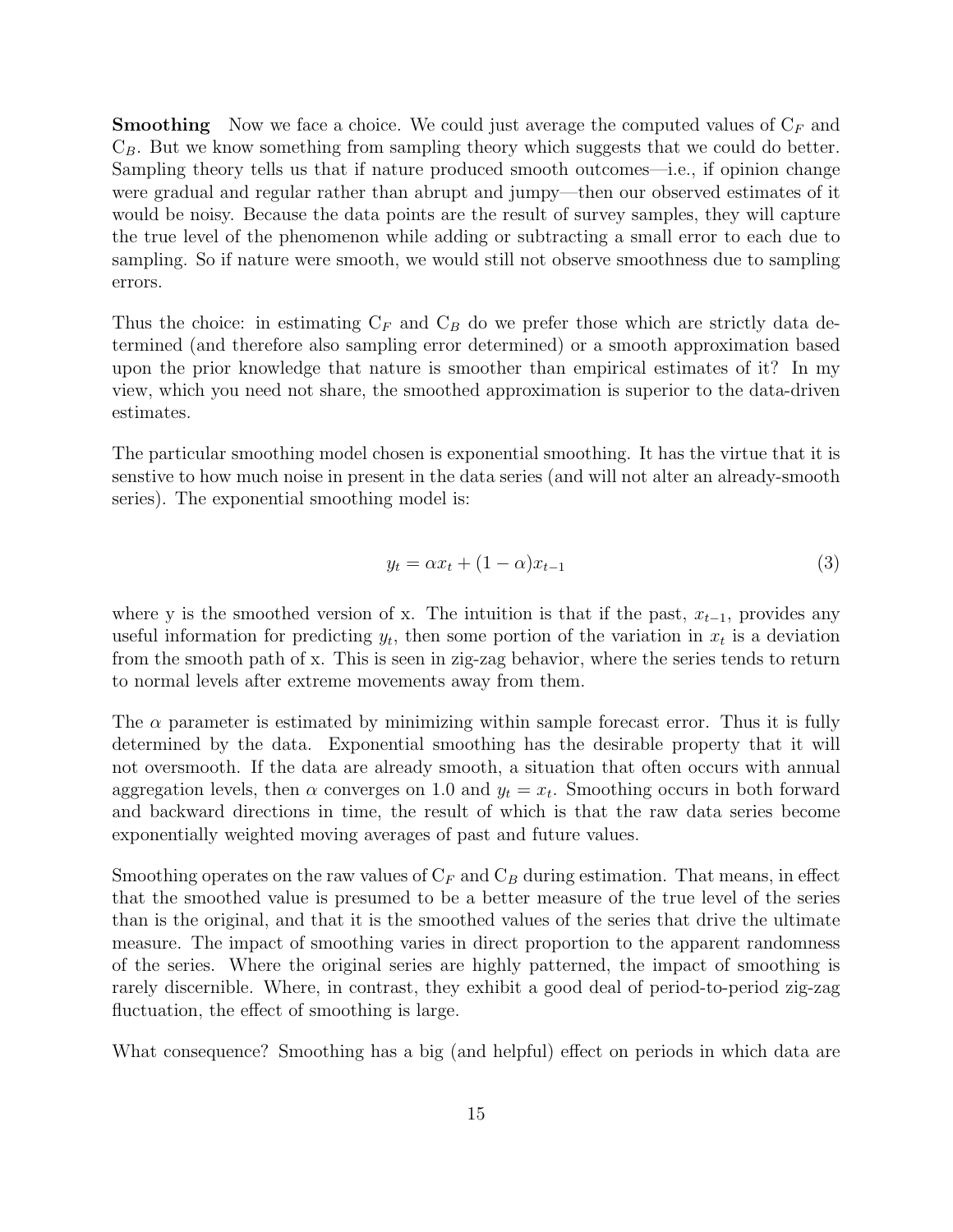relatively thin and usually modest effects when data are rich. This is to be expected because having multiple estimates of a quantity averaged together (when data are rich) produces natural smoothing, the Central Limit Theorem in action.

Validity Estimation The issues that arise is validity estimation in the dyad ratios algorithm are essentially the same as the validity issues in principal components analysis. Stata, for example, offers three options for validity estimation, (1) assuming perfect validity essentially ignoring the issue, (2) estimating from the  $R^2$  of multiple regressions of item i as dependent on all other items, and (3) iterative estimation. These amount in PC to treatment of the main diagonal of the input matrix, that it is  $(1)$  1.0 for all items,  $(2)$   $R_i^2$ , or  $(3)$  a convergence result where  $\mu_i^2$  (validity assumed for item i) becomes equal to  $\hat{\mu}_i^2$  (validity estimated from the squared loading of  $\hat{C}$  on  $x(i)$ .) It is this third approach, iterative estimation, that is implemented in Mcalc64.

In the theory of vector decomposition mathematics if you could somehow "know" the right values of the validity estimates for each item,  $\mu_i^2$  (the proportion of all variance in the item i that is shared with the concept C) then the estimate produced after estimation, the squared correlation between the latent factor  $\hat{C}$  and the raw item would be the same value,  $\mu_i^2 = \hat{\mu}_i^2$ . That theory provides a solution criterion. Iterative solution is reached with  $\mu_i^2$  estimated from the previous iteration differs by less than a trivial amount (.001) from  $\mu_i^2$  estimated from the current iteration for all i. There are N such estimates and the solution requires that all N be less than .001 different for solution.

Where validity comes into play in dyad ratios is that the estimate for each time point is, instead of a simple average of ratios,  $r_i$ ,

$$
\hat{C}_t = \frac{\sum_{i=1}^N r_i}{N} \tag{4}
$$

a weighted average of ratios weighted by item validity.

$$
\hat{C}_t = \frac{\sum_{i=1}^N \mu_i^2 r_i}{\sum_{i=1}^N \mu_i^2}
$$
\n(5)

### 10 Output

Output I: rootname.csv The csv file contains date information as appropriate for the type of aggregation selected and the value of the estimated latent variable, a "factor score"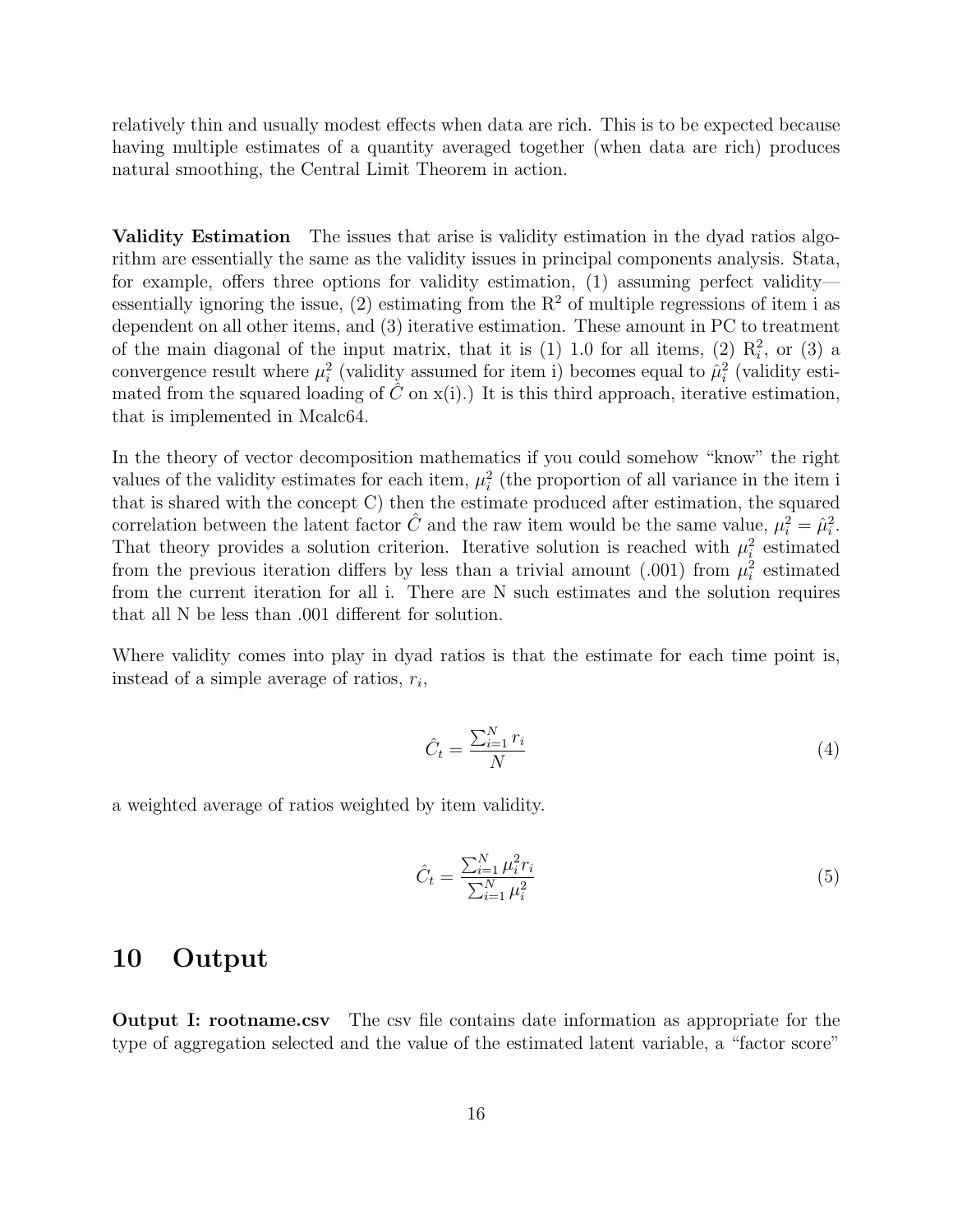in common usage. On many systems the csv file type is "owned" by Microsoft Excel, so that double clicking this file will display it in an Excel sheet.

For daily estimation, the output includes a 5 digit integer date, followed by a text string date, followed by the estimated value for that date. The integer date will convert to a date variable in spreadsheets and database managers, which will be more convenient for some purposes than the text string. After input (e.g., to Excel) select the date column and format it as a date, and the integer values will be replaced by a date representation of your choice.

Output II: rootname.log The log file consists of four sections, (1) a brief header documenting the estimation data and options, (2) an iteration history, (3) item information (name dimension loadings, means and standard deviations), and (4) an Eigenvalue estimate of model fit.

Iteration history includes the convergence estimate, the cutoff criterion, number of series in the analysis. Also "F-B Reliability" is a product moment correlation of the two independent estimations (forward and backward recursion) of the latent series. AlphaF and AlphaB are separately estimated exponential smoothing  $\alpha$ 's for forward and backward recursions.

The item information includes the number of time points for which the item is available (after aggregation into intervals) and the item-scale correlation at solution. This information is interpretable as a factor loading. Its square is interpretable as a validity estimate.

The Eigenvalue estimates emulate Eigenvalue analysis from principal components analysis, but differs because here each item contributes only as much variance to the solution as it has cases. So an item which has non-missing values for k time points where there are T in the analysis contributes a variance of  $k/T$  (rather than the 1.0 of PC). Thus the total Eigenvalue is a small fraction of N and not a whole number. Interpretation of explained and unexplained is the usual.

## 11 Problems and Pitfalls

Mcalc64 always produces correct results when it runs, but sometimes it doesn't run at all. Problems are always related to the input data file. The program is extremely sensitive to data errors. It wants to read "N" cases each exactly of the structure outlined above. When it does not, it crashes and usually produces no useful diagnostic.

Nearly all problems are associated with text input. The program just doesn't tolerate what may seem to the user to be small mistakes, a missing number of cases, a comma where it doesn't belong (e.g., in number of cases) and so forth. Tongue in cheek advice: Take the